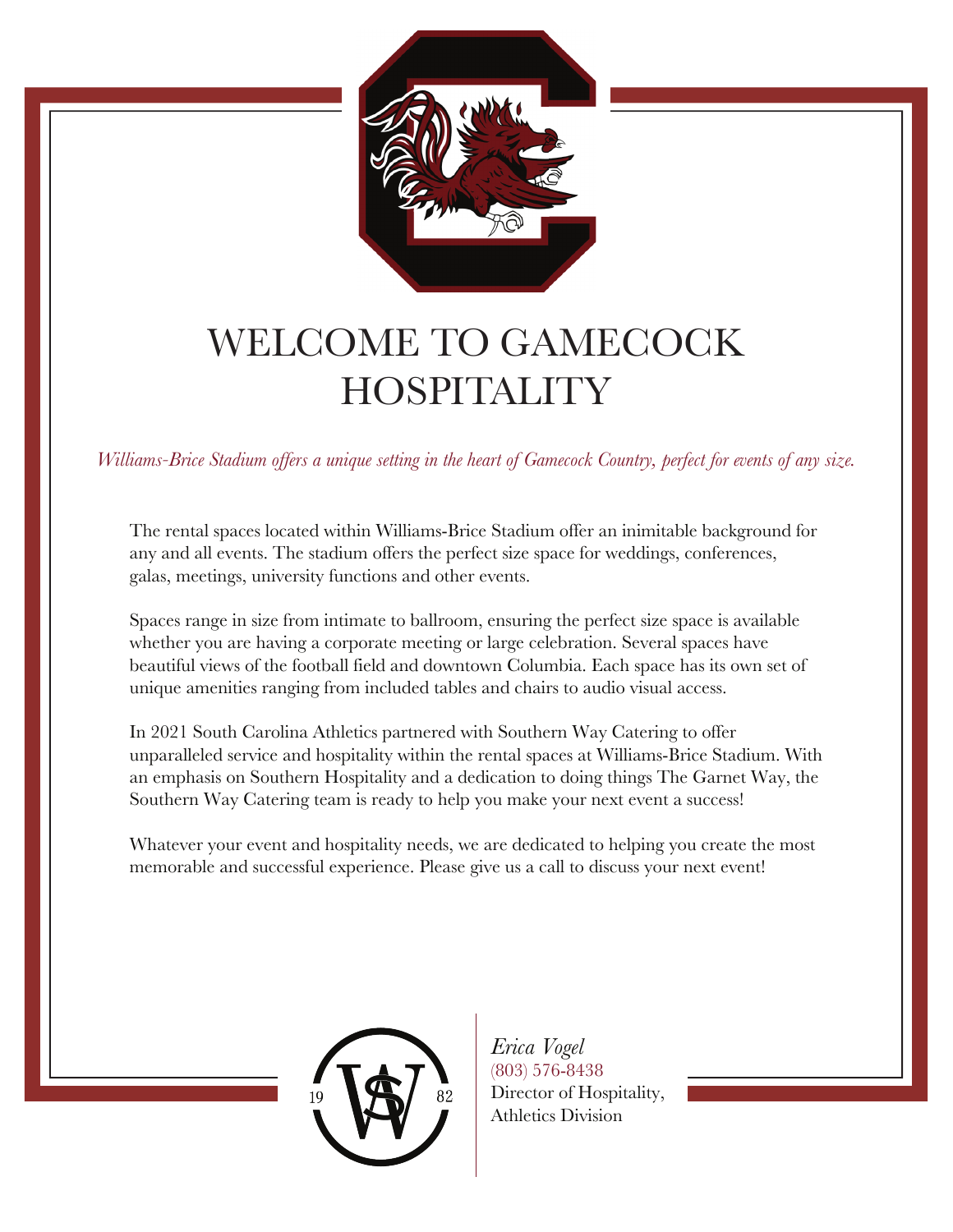## INDEX

Please note that quoted menu prices apply to events with 100 or more people. For smaller events speak with your Southern Way Catering events coordinator for a custom proposal. Table linens & specialty staff are not included in the quoted prices.



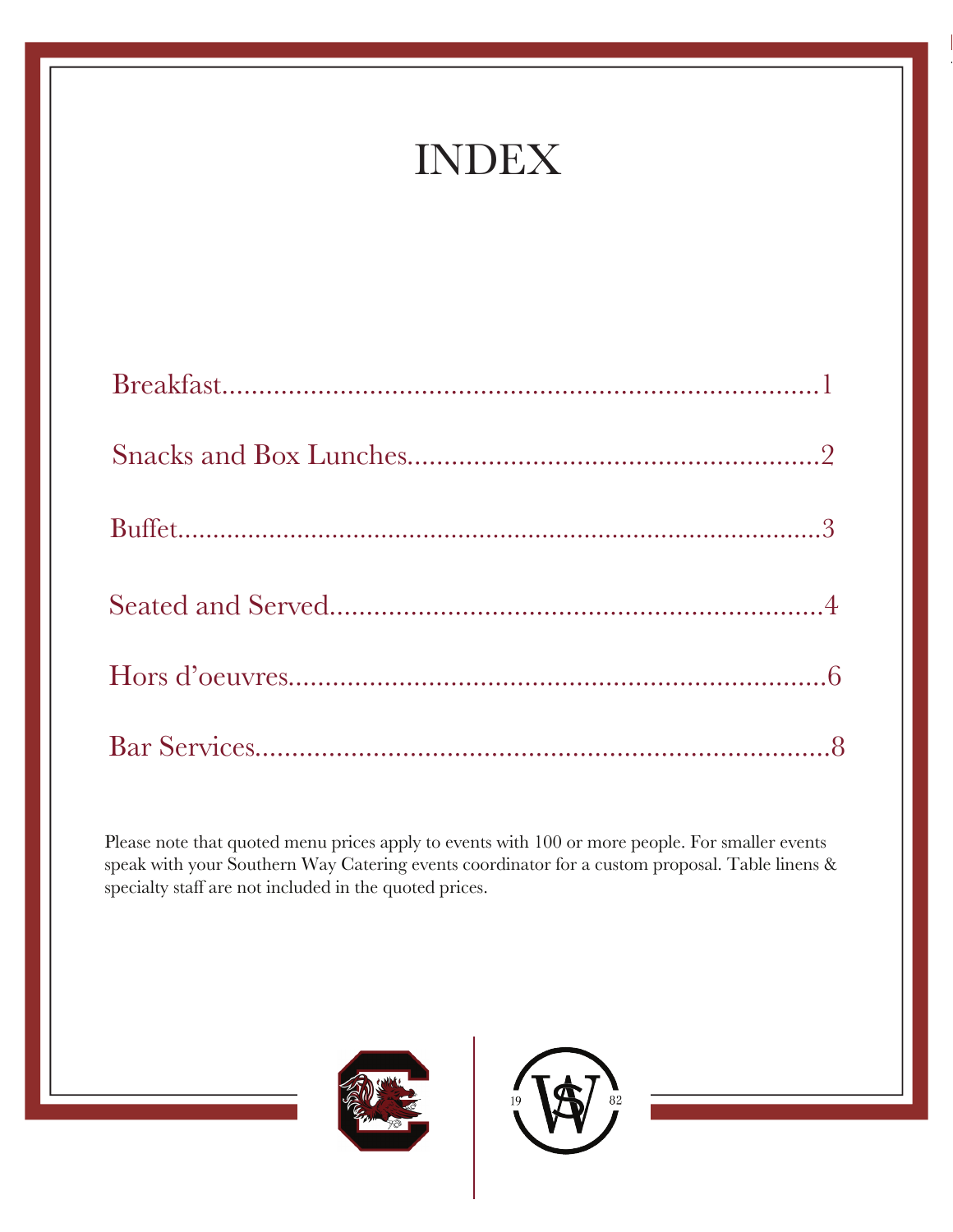## BREAKFAST



#### Continental Breakfast *\$12.99 Per Person*

Muffins *Assortment of buttermilk blueberry, apple cinnamon, chocolate chunk*

Danish Pastries *Assortment of cheese, cherry, apple* 

Seasonal Fresh Fruit

#### Breakfast Buffet *\$16.99 Per Person*

Seasonal Fresh Fruit

Scrambled Eggs

Bacon *or* Sausage

**Biscuits** *Southern classic warm buttermilk biscuits and whipped butter*

*\*Breakfast menus include: assorted juices, water, disposable plates, flatware, and disposable napkins. Table linens are not included.*

### Breakfast add-on Items

Shrimp and Grits \$8.99 PP *Warm tasso ham gravy over sauteed gulf shrimp on a base of southern plantation grits*

Yogurt Parfaits \$3.99 PP *With granola, seasonal berries*

Breakfast Casserole \$3.99 PP *Hot breakfast casserole with sausage, eggs, grits, cheddar cheese* 

Scramble Eggs \$2.99 PP *Creamy scrambled eggs with salt and pepper*

Sausage Links \$3.99 PP

Bacon Slices \$3.99 PP

Turkey Bacon \$3.99 PP

Turkey Sausage \$3.99 PP

Grits \$2.99 PP *Southern grits with butter and cheddar cheese*

Bottle Water \$1.99 PP

Regular & Decaf Coffee \$1.99 PP

 *\*Add-on items may only be purchased as an addition to the continental or hot breakfast menus.*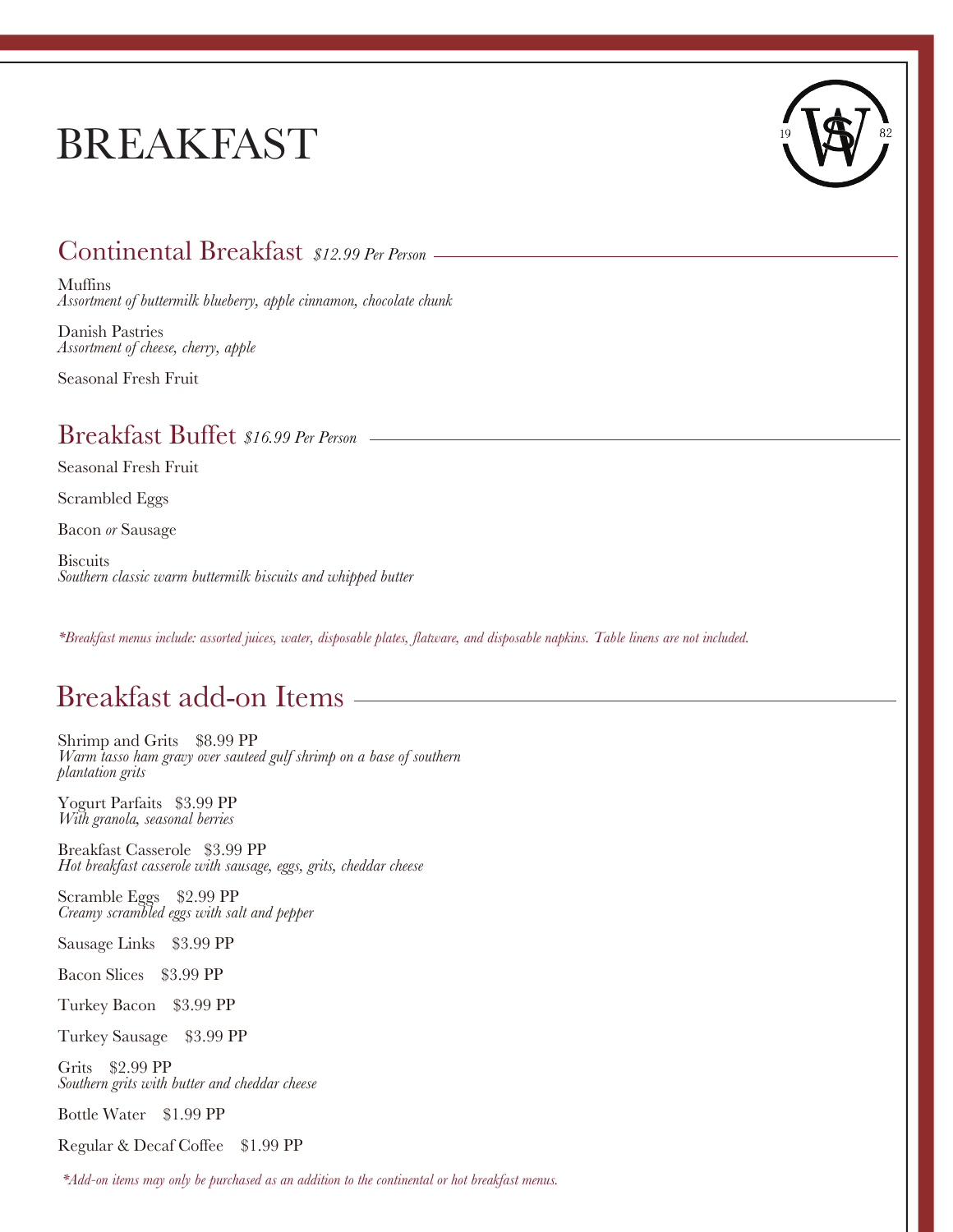## SNACKS AND BOX LUNCHES

#### Snack Catering Menu *\$4.99 Per Person*

*Choose two items from menu. Station is maintained for one hour.*

Muffins *Assortment of buttermilk blueberry, apple cinnamon, chocolate chunk*

Trail Mix *Individually-bagged sweet and salty trail mix*

#### Beverage Services

Bottle Water \$1.99 PP *up to 2 hours*

Still Water \$.99 PP *disposable cups*

Canned Sodas \$2.99 PP *Includes pitchers of water, up to 2 hours*

Half Day Canned Sodas \$4.99 PP

Full Day Canned Sodas \$7.99 PP

Half-Day Coffee Service \$3.99 PP *up to 4 hours*

#### Boxed Lunches Menu*\$13.99 Per Person*

Pimento Cheese Sandwich *Pimento cheese with lettuce & tomato*

Chicken Salad Sandwich *Chicken salad with lettuce & tomato*

Turkey Sandwich *Turkey with cheddar cheese, lettuce & tomato* 

Ham Sandwich *Ham with swiss cheese, lettuce & tomato*

#### Side Items

Fruit Cup

Bagged Chips

*\*Add a second side item for \$1.99 PP*

Assorted Cookies *Chocolate chip, white chocolate macadamia nut, red velvet, sugar*

Granola Bars *Assorted flavors*

*up to 8 hours* Full-Day Coffee Service \$ 8.99 PP

Full-Day Coffee and Canned Sodas \$10.99 PP *Includes pitchers of water, up to 8 hours*

Half-Day Coffee and Canned Sodas \$5.99 PP *Includes pitchers of water, up to 4 hours*

Sweet and Unsweet Tea \$1.99 PP *up to 2 hours*

Full Day Sweet and Unsweet Tea \$5.99 PP *up to 8 hours*

Chef Salad *Served with turkey, ham, bacon, tomatoes, cheddar cheese, croutons & ranch or balsamic dressing*

Vegetable Salad (V/Veg/GF/DF) *Served with tomatoes, broccoli, cauliflower, carrots, balsamic dressing*

*\*Salads include chocolate chip cookie. Sandwiches include chocolate chip cookie & choice of side.*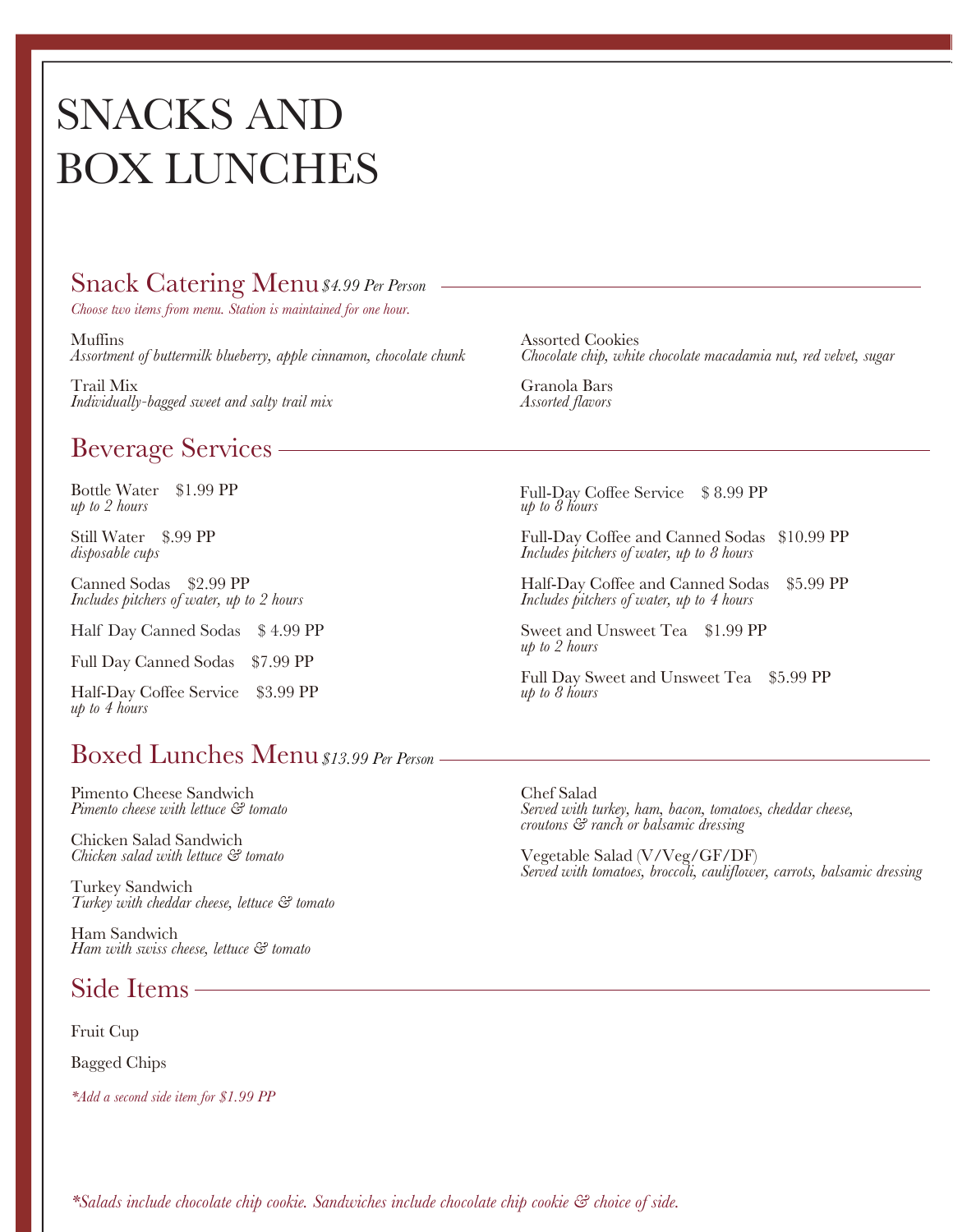# BUFFET



#### Menu One

*\$21.99 per person until 2pm, \$24.99 after 2pm*

Pulled Pork *Slow smoked pulled pork, mustard bbq sauce, brioche buns*

Green Beans *Southern style beans cooked with smoked pork and spice blend*

Macaroni and Cheese

#### Menu Two

*\$23.99 per person until 2pm, \$26.99 after 2pm*

Tossed Salad *Fresh greens, tomatoes, cucumbers, carrots, cheese, croutons with a homemade vinaigrette*

Grilled Chicken Breast *Honey Dijon Glaze or Roasted Red Pepper Beurre Blanc*

Wild Rice Pilaf

### Menu Three

*\$28.99 per person until 2pm, \$30.99 after 2pm*

Caesar Salad *Romaine, shaved parmesan, asiago croutons heirloom tomato, caesar dressing*

Choice of Chicken *Chicken Marsala with fresh crimini mushrooms or Balsamic Glazed Rosemary Chicken*

Sliced Roast Beef *With au jus*

### Menu Four

*\$36.99 per person until 2pm, \$38.99 after 2pm*

Mixed Green Salad *Fresh greens, strawberries, candided nuts, red onions, blue cheese, strawberry basamic dressing*

Grilled Beef Tenderloin *Encrusted with fresh herbs, cooked to medium rare*

Choice of One Starch *Fingerling potatoes or Creamy Cheddar Grits*

*\*Add Sauteed Shrimp \$6.99*

Cole Slaw

Banana Pudding *Classic southern banana pudding*

Fresh Green Beans

Assorted Rolls *Served with butter*

Berry Cobbler *Seasonal berries in a strudel crust*

Choice of One Starch *Mashed Potatoes or Jasmine Rice*

Grilled Broccolini

Assorted Rolls *Served with butter*

Cheesecake *With fresh berries*

Fresh Succotash *Seasoned butter beans, corn and heirloom tomato*

Assorted Rolls *Served with butter*

Chocolate Mousse *Whipped cream and chocolate shavings*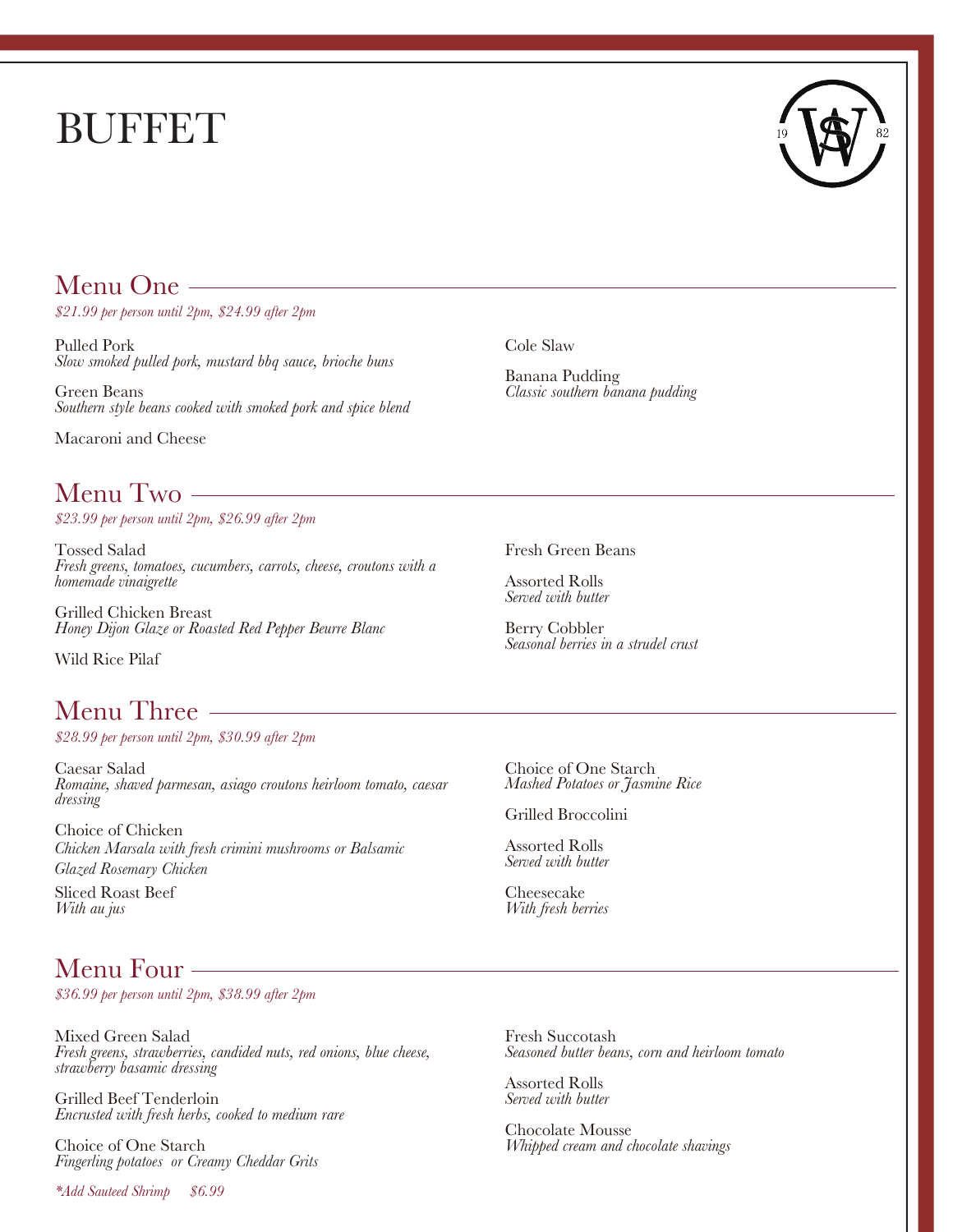## SEATED AND SERVED

### Salads *Choose One*

Caesar Salad *Fresh romaine lettuce, garlic parmesan croutons, grape heirloom tomatoes with shaved parmesan cheese and charred lemon caesar dressing*

Garden Salad *Mesclun greens, tomatoes, red onions, green bell peppers, cucumbers, herb croutons, balsamic vinaigrette* 

Arugula Salad *Arugula, pickled blueberries, crumbled goat cheese, candied pecans, blueberry mustard vinaigrette*

Wedge Salad *Iceberg lettuce, toasted pecans, tomatoes, bacon, buttermilk blue cheese crumbles, sriracha blue cheese dressing*

### Chicken Entrees

Rosemary & Thyme Encrusted Grilled Chicken *\$39.99 per person until 2pm, \$44.99 after 2pm Chicken breast, balsamic glaze, rice pilaf, haricot vert with heirloom tomatoes*

Seared Dijon Chicken<br>\$39.99 per person until 2pm, \$44.99 after 2pm *39.99 <i>Chicken breast, garlic mashed potatoes, grilled asparagus* 

Blackened Grilled Chicken<br>\$42.99 per person until 2pm, \$47.99 after 2pm *\$42.99 per person until 2pm, \$47.99 after 2pm Airline chicken, blueberry jalapeno gastrique, corn and brussel sprout succotash, white cheddar mashed potatoes* 

Chicken Marsala 42.99 PP *\$42.99 per person until 2pm, \$47.99 after 2pm Airline chicken, red wine mushroom demi glace, haricot vert with heirloom tomatoes, garlic parmesan mashed potatoes*

### Beef Entrees

Braised Short Ribs *\$54.99 per person until 2pm, \$59.99 after 2pm Veal braising jus, heirloom carrots, exotic mushroom risotto* 

6oz. Filet of Beef *Shallot port jus, grilled asparagus, roasted butternut squash \$47.99 per person until 2pm, \$51.99 after 2pm*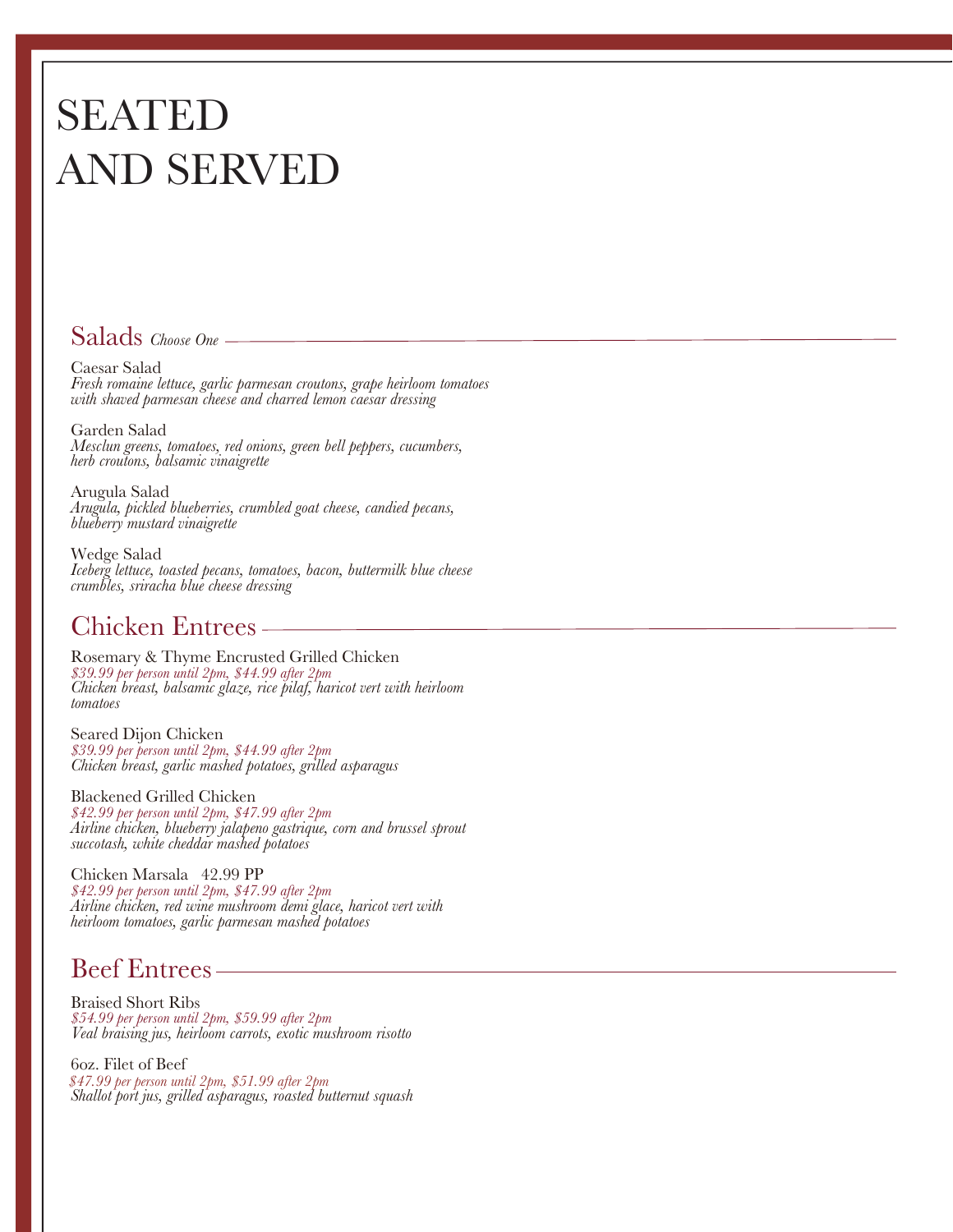## SEATED AND SERVED



#### Seafood Entrees

Grilled Salmon *\$44.99 per person until 2pm, \$49.99 after 2pm Lemon-chive beurre blanc, wild rice pilaf, charred broccolini*

Mahi Mahi *\$49.99 per person until 2pm, \$54.99 after 2pm Lemon-butter sauce, jasmine rice, grilled asparagus*

#### Desserts

**Mousses** *\$3.99pp White Chocolate Raspberry Mousse with whipped topping, chocolate shavings and fresh mint OR Chocolate Mousse with whipped topping, candied basil and berry anglaise*

Cheesecake *\$4.99pp / \$6.99pp with seasonal macerated berries*

*\$6.99pp with whipped topping and candied lime* Key Lime Tart

Crème Brulee *\$6.99pp Chocolate Sea Salt with whipped topping and sliced strawberries OR Vanilla with whipped topping and fresh berries*

Cobblers *\$3.99pp Peach Cobbler with whipped topping and caramel drizzle OR Mixed Berry Cobbler with whipped topping and fresh berries*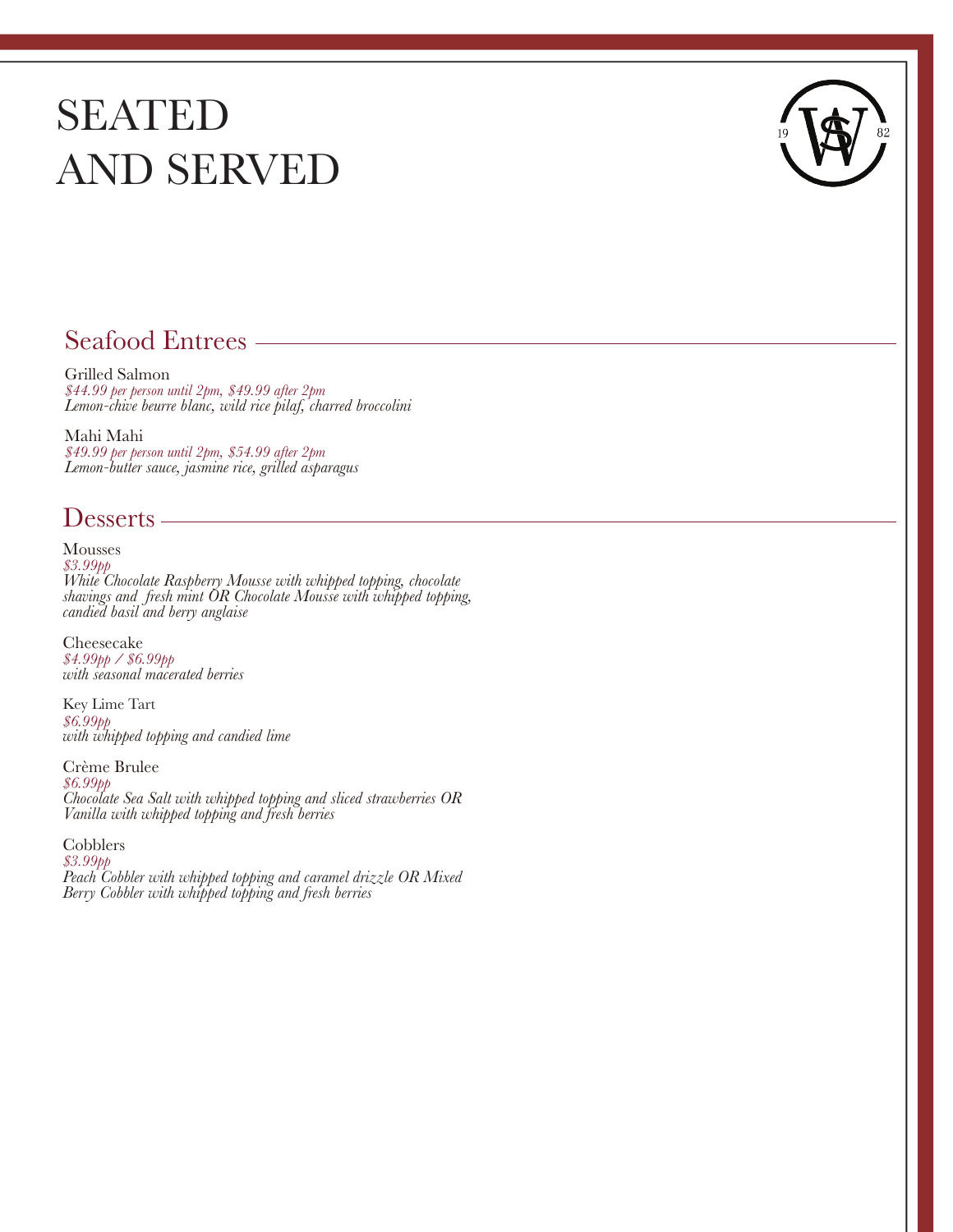# HEAVY HORS D'OEUVRES

*Southern Ways Heavy Hors D'oeuvres Menus start at 32.99 PP. Heavy Hors D'oeuvres menus are all customized based on the client's needs and guest count. Example menu below.*

### Heavy Hors D'oeuvres Menu *Based on 150 Guests \$43.99*

Passed Menu *requires 2 passers at \$95 each* 

Braised and Fried Beef Bites *with a Cranberry BBQ Sauce*

Tomato Pie Tart *with goat cheese, basil and heirloom tomatoes*

### Stationery Menu

#### Station One *requires a carver at* \$125

Carved Pork Tenderloin *With horseradish thyme sauce, gorgonzola aioli, rosemary dijon and hawaiian rolls*

#### Station Two

Mashed Potato Bar *with grated cheese, diced tomatoes, bacon bits and chopped green onions*

Station Three requires a manned staff at \$95

Spiced Shrimp Cocktails *served over shredded lettuce with a peach salsa*

#### Station Four

Buffalo Chicken Dip *with tortilla chips*

Artisan Cheese Board *with fresh baked breads and flatbread crackers*

Chocolate Sea Salt Tarts

Fresh Fruit Array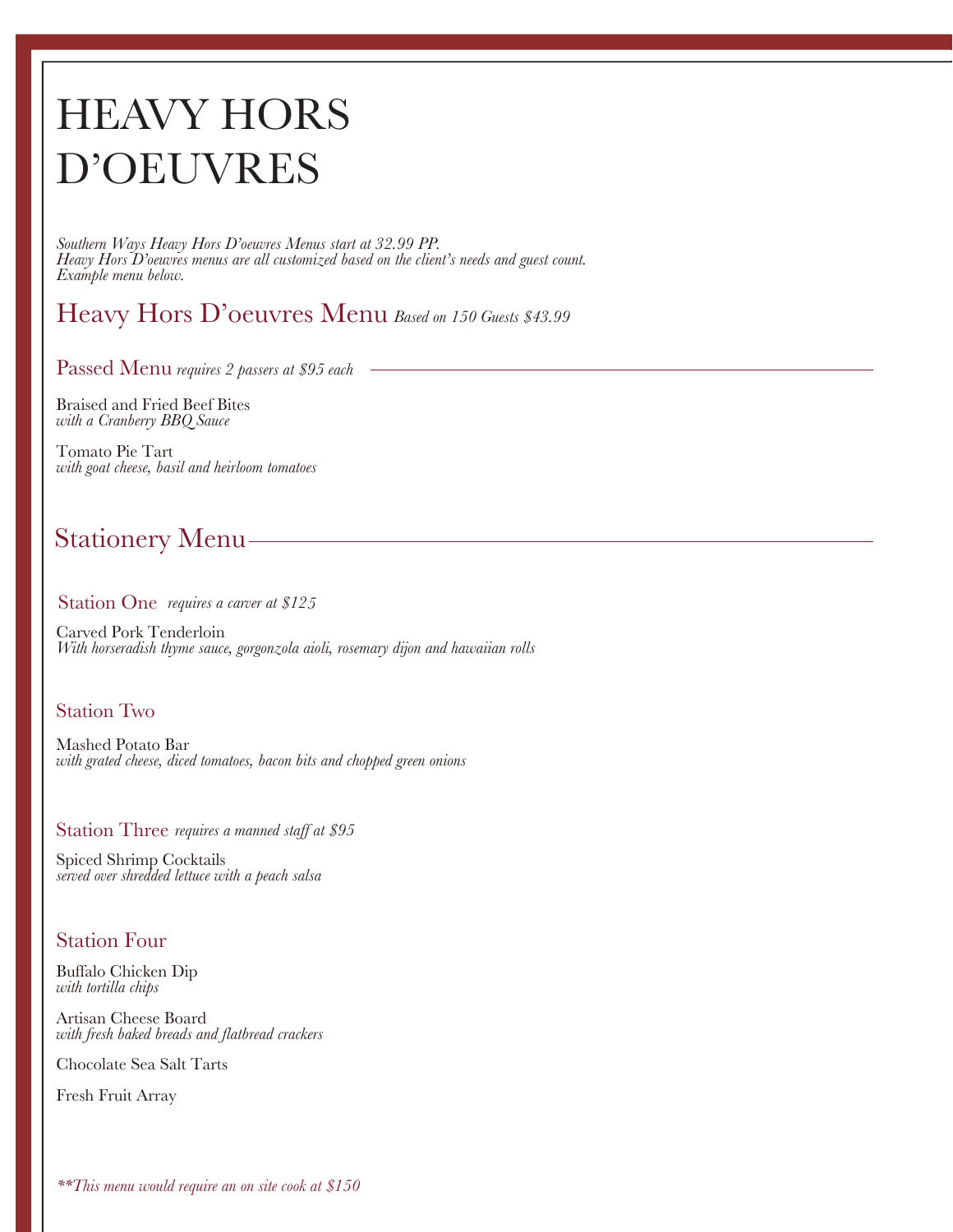# LIGHT HORS D'OEUVRES

*Southern Ways Light Hors D'oeuvres menus start at \$12.99 PP. Light Hors D'oeuvres menus are all customized based on the client's needs and guest count. Example menu below.*

Light Hors D'oeuvres Menu *Based on 150 Guests \$15.99 Per Person*

Stationery Menu

Artisan Cheese Board *Irish white cheddar cheese, herb encrusted goat cheese, pimento cheese, sweety drops, green pepper jelly, pickled vegetables, olives, crackers, breads, strawberries and grapes*

Sweet Potato Ham Biscuits *with honey dijon*

Cajun Crab Dip *with tortilla chips*

Assorted Fresh Baked Cookies *chocolate chip and red velvet*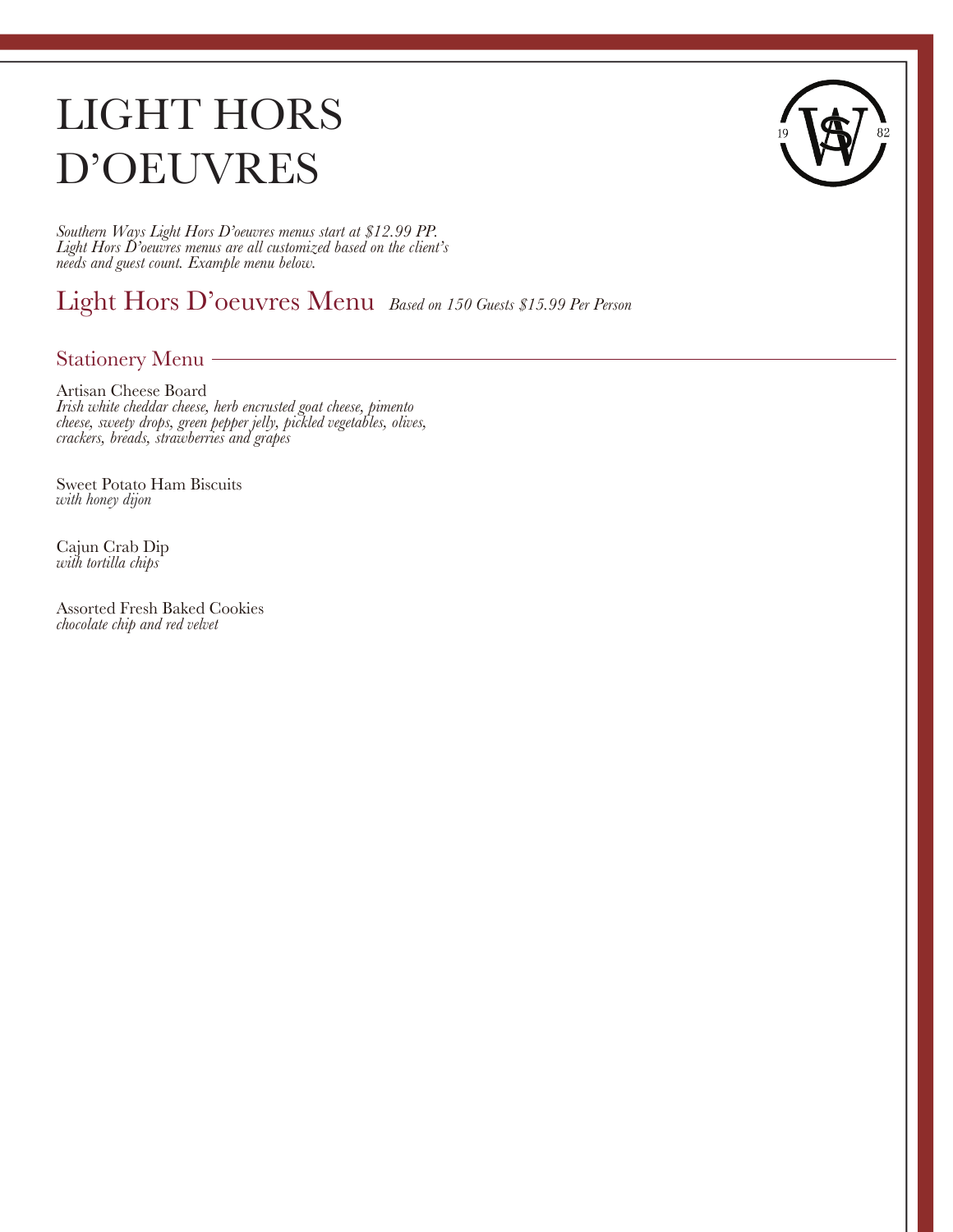## BAR SERVICES

*For hosting an event at the Williams-Brice Stadium, the following bar packages are available. Simply select the one that best meets your event's needs, and we will take care of the rest! For an optimum customer service experience, one 8-foot bar is required for each 100 guests, and one bartender is required for each 50 guests. Bar service is based on a four-hour block of time. Additional hours may be purchased to extend your service time if desired.*

#### Basic Beer and Wine Package

*\$14.00 per guest, \$2.50 per guest for each additional hour*

Beer *Stella Artois, Michelob Ultra, Bud Light*

Wine *3 house wines to pair with your menu*

*beverage napkins, trash cans and standard bar equipment. \*The Basic Beer and Wine package also includes Coca-Cola, Diet Coke, ginger ale, ice coolers and ice*

#### Basic Full Bar Package

*\$16.00 per guest, \$3 per guest for each additional hour*

Beer *Stella Artois, Michelob Ultra, Bud Light*

Wine *3 house wines to pair with your menu*

#### Liquor

*Absolut Vodka, Jim Beam Bourbon, Jack Daniel's Whiskey, Tanqueray Gin, Bacardi Rum*

*\*The Basic Full Bar package also includes Coca-Cola, Diet Coke, ginger ale, tonic water, club soda, orange juice, cranberry juice, limes, lemons, oranges (upon request), ice coolers and ice, beverage napkins, trash cans and standard bar equipment.*

#### Premium Bar Package

*\$24.00 per guest, \$4 per guest for each additional hour*

Beer *Stella Artois, Michelob Ultra, Bud Light*

Wine *3 house wines to pair with your menu*

#### Liquor

*Tito's Vodka, Maker's Mark Bourbon, Jameson Whiskey, Glenlivet Scotch, Bombay Gin, Havana Rum*

*\*The Premium Bar package also includes Coca-Cola, Diet Coke, ginger ale, tonic water, club soda, orange juice, cranberry juice, limes, lemons, ice coolers and ice, beverage napkins, trash cans and standard bar equipment.*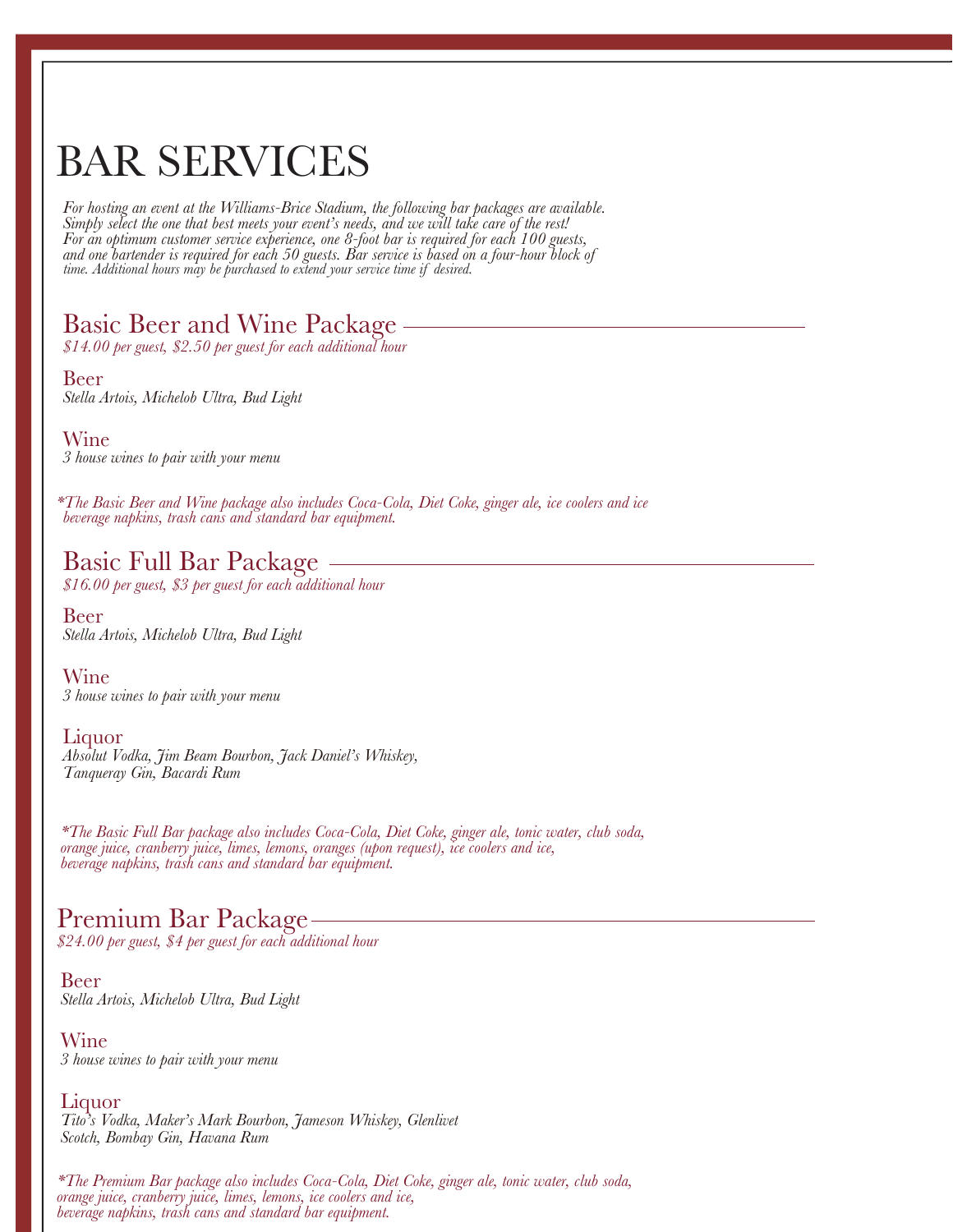## BAR SERVICES



*For hosting an event at the Williams-Brice Stadium, the following bar packages are available. Simply select the one that best meets your event's needs, and we will take care of the rest! For an optimum customer service experience, one 8-foot bar is required for each 100 guests, and one bartender is required for each 50 guests. Bar service is based on a four-hour block of time. Additional hours may be purchased to extend your service time if desired.*

### Cocktail Hour Packages

*\$4 per guest for each additional hour up to 2 hours of service.*

Beer *Stella Artois, Michelob Ultra, Bud Light*

Wine *3 house wines to pair with your menu*

Liquor *See bar packages for brand listings* Basic Beer & Wine Only \$10.00 Basic Beer, Wine & Liquor \$12.00 Premium Beer & Wine \$14.00 Premium Beer, Wine, & Liquor \$20.00

*\*The Cocktail Hour Package is available for up to two hours of service only.*

### Sparkling Wine Upgrades

*Add \$2.50 per guest for a sparkling wine upgrade when added to any bar package; includes champagne glassware.*

Lamarca *Prosecco* 

### Specialty Drink Add On

Mimosa \$2.00 PP *when added to any drink package* 

Bloody Mary *\$*4.00 PP *when added to any drink package*